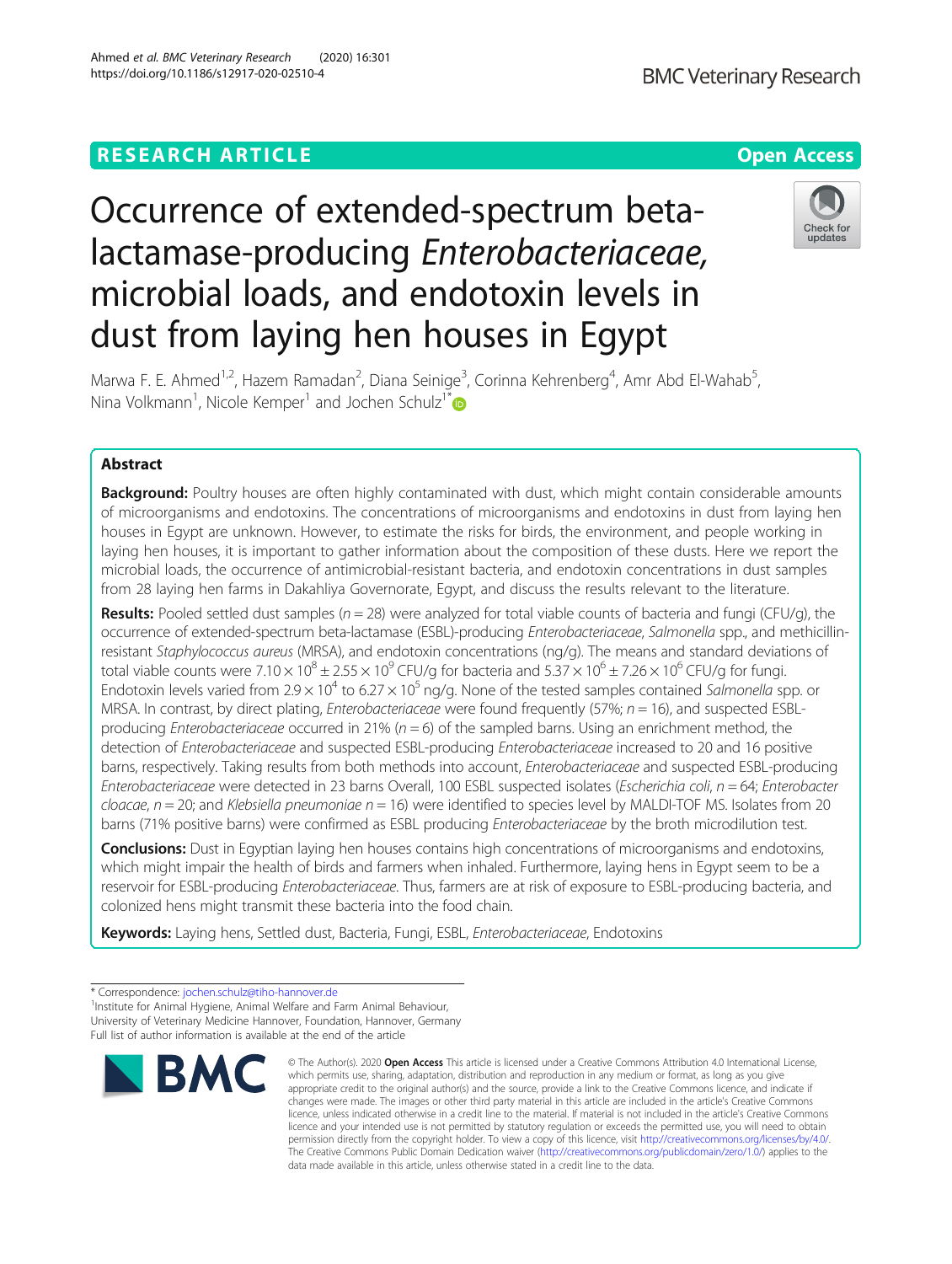# Background

The occurrence of organic dust particles on poultry farms, which are formed of both viable and non-viable particles, can pose a serious risk to bird production and stockmen health [[1](#page-7-0)]. Airborne dust or settled dust from surfaces in livestock buildings could contain plant particles, particles from food, fecal particles, epithelia, bacterial cells and spores, fungi and fungal spores, viruses, endotoxins, mycotoxins, and antibiotic agents [[2\]](#page-7-0). The amount and the composition of particles in poultry houses are affected by factors such as housed species, stocking density, age and fattening period of the birds, feeding system, antibiotic treatment, bedding material, humidity, ventilation system, and application of hygienic measures [[3,](#page-7-0) [4](#page-7-0)]. Respiratory diseases of both humans and animals have mainly multifactorial causes, and the quantity and quality of airborne dust play an important role [[5](#page-7-0)]. Dust in poultry houses, for instance, can contain several inflammatory agents, such as endotoxins and  $(1-3)$ -ß-D-glucan [[6\]](#page-7-0). Endotoxins are lipopolysaccharides of Gram-negative bacteria that can induce an inflammatory response in humans after inhalation [\[7\]](#page-7-0). High endotoxin burdens can also be associated with inflammations and infections of animals [[8\]](#page-7-0). Furthermore, dust in poultry houses can act as a reservoir for zoonotic agents and resistant bacteria. Zoonotic Salmonella species (spp.) can occur and survive in dust from laying hen houses, and they can be transmitted horizontally via an airborne route [[9\]](#page-7-0). This might also enhance the spread within a flock, and that can be associated with a higher risk of contaminated eggs [[10](#page-7-0)]. Another risk is the transmission of potentially harmful microorganisms from animals to farmers. For instance, farmers who frequently come into contact with livestock-associated methicillin-resistant Staphylococcus aureus (LA-MRSA) have a higher risk of becoming colonized with these bacteria than those persons having no contact with farm animals [[11\]](#page-7-0). Direct contact with colonized animals and frequent contact with contaminated surfaces and inhaling contaminated air are assumed to contribute to nasal colonization [[11](#page-7-0), [12](#page-8-0)]. Livestockassociated MRSA isolates harbor the *mecA* gene, which encodes a product that confers resistance to ß-lactam antibiotics [[13](#page-8-0)]. Therefore, screening of dust samples, which is an established method for investigating the LA-MRSA occurrence on farms, can contribute to estimating the risk for farmers of becoming colonized by resistant pathogens. Besides MRSA, extended-spectrum β-lactamase (ESBL) producing bacteria were discovered worldwide in poultry [[14](#page-8-0), [15](#page-8-0)]. These bacteria secrete enzymes, β-lactamases, which confer resistance to β-lactam antimicrobials, including penicillins, cephalosporins, and monobactams [[16](#page-8-0)]. These β-lactamases are often located on extrachromosomal mobile genetic elements, such as plasmids [[17](#page-8-0)]. Since plasmids harboring resistance genes can be transferred between bacteria of the same species or different genera, such exchanges increase the development of reservoirs of resistance genes in animals and the environment [\[18\]](#page-8-0). The role of dust as a source of ESBL-producing bacteria is unknown. Farmers might be colonized and become carriers [[19\]](#page-8-0). Dust can also be a potential longterm reservoir. For example, a recent study showed that resistant Escherichia coli (E. coli) are able to survive for a considerable period of time in dust from livestock buildings [[20](#page-8-0)].

The studies addressing dust in animal houses have been summarized in a review from Zhao et al. [[21\]](#page-8-0). To our knowledge, there is no information available in the scientific literature concerning viable and non-viable particles in dust from laying hen farms in Egypt. To assess the burden of settled dust from Egyptian laying hen houses with microbial loads, zoonotic agents, resistant bacteria (ESBL producers, MRSA), and endotoxin contents in dust samples from 28 laying hen farms were investigated. Since most studies about farm dust components were conducted in temperate zones [[22\]](#page-8-0), our research also aimed to gain more information on the situation in ventilated barns under arid conditions.

# Results

All 28 pool samples showed the growth of total mesophilic bacteria and fungi (Fig. [1](#page-2-0)). Concerning the age of dust samples, no trends were observed, and no significant associations were found. The number of total mesophilic bacteria in settled dust samples varied from  $9.07 \times 10^6$  colony-forming units (CFU)/g in flock 7 (minimum) to  $1.41 \times 10^{10}$  CFU/g in flock 26 (maximum), with a mean  $\pm$  standard deviation (SD) of  $7.10 \times 10^8 \pm$  $2.55 \times 10^{9}$  CFU/g. Relative to the bacteria, the total fungal count was clearly lower (minimum of  $9.84 \times 10^4$ ) CFU/g in flock 26, maximum of  $3.67 \times 10^7$  CFU/g in flock 2, mean of  $5.37 \times 10^6 \pm 7.26 \times 10^6$  CFU/g).

Neither Salmonella spp. nor MRSA were detected in dust samples (Table [1](#page-2-0)). The detection frequency of Enterobacteriaceae was 57% (16/28 samples) by direct plating. A particularly high number of these bacteria were detected in dust from flock 26 (4.65  $\times$  10<sup>6</sup> CFU/g). The lowest concentration  $(9.08 \times 10^2 \text{ CFU/g})$  was measured in flock 28 with a mean  $(1.72 \times 10^5 \text{ CFU/g})$  of more than three log steps below the number of the total bacteria count (Fig. [1\)](#page-2-0). *Enterobacteriaceae* were detected more often by pre-enrichment (20/28 flocks) than by direct plating (Table [1\)](#page-2-0). However, samples from three flocks [\[8](#page-7-0), [9,](#page-7-0) [21](#page-8-0)] showed growth for Enterobacteriaceae with direct plating and no growth was observed after enrichment, resulting in a total of 23 positive samples that corresponded to a percentage of 82% positive flocks. In comparison to the Enterobacteriaceae results, ESBLproducing Enterobacteriaceae were less frequently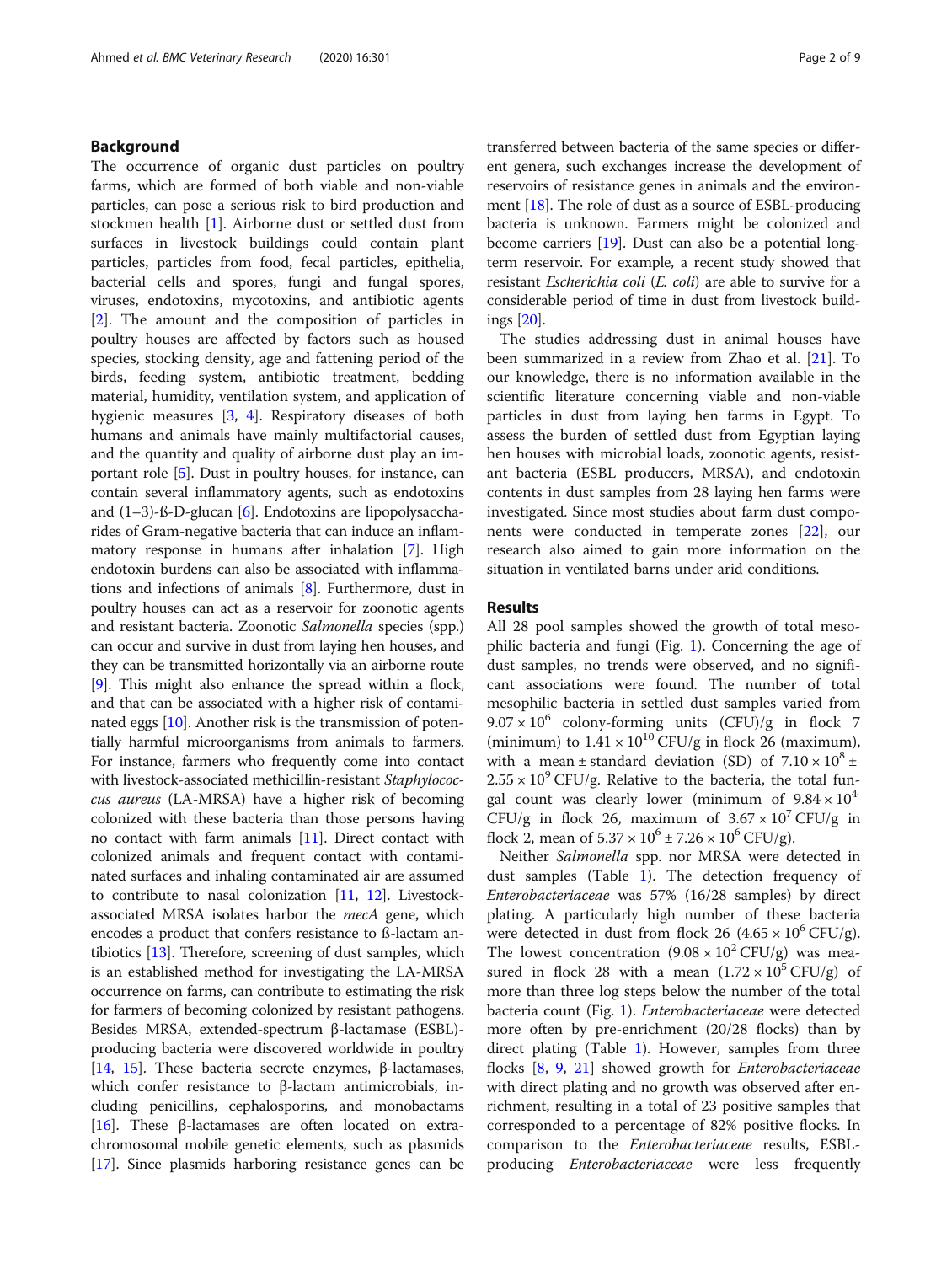<span id="page-2-0"></span>

detected by direct plating (21%, six positive samples). A high concentration of these bacteria was detected in dust from flock 26 (1.27  $\times$  10<sup>5</sup> CFU/g), while the lowest concentration  $(8.53 \times 10^2 \text{ CFU/g})$  was measured in the sample from flock 15 (Fig. 1). The mean of ESBL suspected isolates was  $6.98 \times 10^3$  CFU/g. Moreover, the detection level increased after enrichment to 16 positive samples (57%), including the positive samples from direct plating (Table 1). Additionally, ESBL-producing Enterobacteriaceae were detected in a further seven dust samples from Enterobacteriaceae isolates detected by direct plating on MacConkey agar (MacC) after spreading on Brilliance™ ESBL agar (Br-ESBL). Thus, in total, 23 dust samples  $(16 + 7)$  were primarily positive for ESBL-producing Enterobacteriaceae.

The matrix-assisted laser desorption/ionization time of flight mass spectrometry (MALDI-TOF MS) results of collected isolates revealed that  $E.$  coli ( $n = 64$ ) occurred in

all the Enterobacteriaceae positive dust samples (23/23). Enterobacter cloacae (E. cloacae) ( $n = 20$ ) was detected in almost half of the positive samples (12/23), while Klebsiella pneumoniae (K. pneumonia) ( $n = 16$ ) was detected in lowest frequencies in the positive samples (6/23).

ESBL-producing Enterobacteriaceae isolates were confirmed by the broth microdilution test in 20 out of 28 dust samples (71%).

Endotoxins were detected in all samples. The concentrations varied from  $2.9 \times 10^4$  to  $6.27 \times 10^5$  ng/g, with an average of  $2.23 \times 10^5$ . The detection of endotoxins was not related to the occurrence of cultivable Enterobacteriaceae (Fig. 1).

The detected values of temperature (°C) and relative humidity (%) are shown in Table [2](#page-3-0). The relative humidity ranged between 50 and 71% without a clear trend. In contrast, the temperature was lowest in the winter period and highest in the summer period.

Table 1 Detection of Enterobacteriaceae<sup>a</sup> and ESBL-producing Enterobacteriaceae<sup>a</sup> and occurrence of MRSA and Salmonella spp. in settled dust from laying hen farms ( $n = 28$ )

|                  | <b>Enterobacteriaceae</b> recovered<br>from MacC agar plate |    |                | <b>ESBL Enterobacteriaceae</b><br>recovered from Br-ESBL<br>agar plate |         |    |                | MRSA on<br><b>CHROM</b><br>agar (PE) | Salmonella<br>spp. on MSRV<br>Agar (PE) |
|------------------|-------------------------------------------------------------|----|----------------|------------------------------------------------------------------------|---------|----|----------------|--------------------------------------|-----------------------------------------|
|                  | DΡ                                                          | PF | Total positive | DΡ                                                                     | DP MacC | PF | Total positive |                                      |                                         |
| Positive samples | 16                                                          | 20 | 23             |                                                                        |         |    |                |                                      |                                         |
| Percent (%)      |                                                             |    | 82             |                                                                        |         |    | 82             |                                      |                                         |

MacC MacConkey, Br-ESBL Brilliance Extended Spectrum Beta Lactamase, MRSA Methicillin-resistant Staphylococcus aureus, MSRV Modified Semi-solid Rappaport-Vassiliadis, DP Direct Plating, PE Pre-Enrichment

aAfter direct plating and/or enrichment in Luria-Bertani broth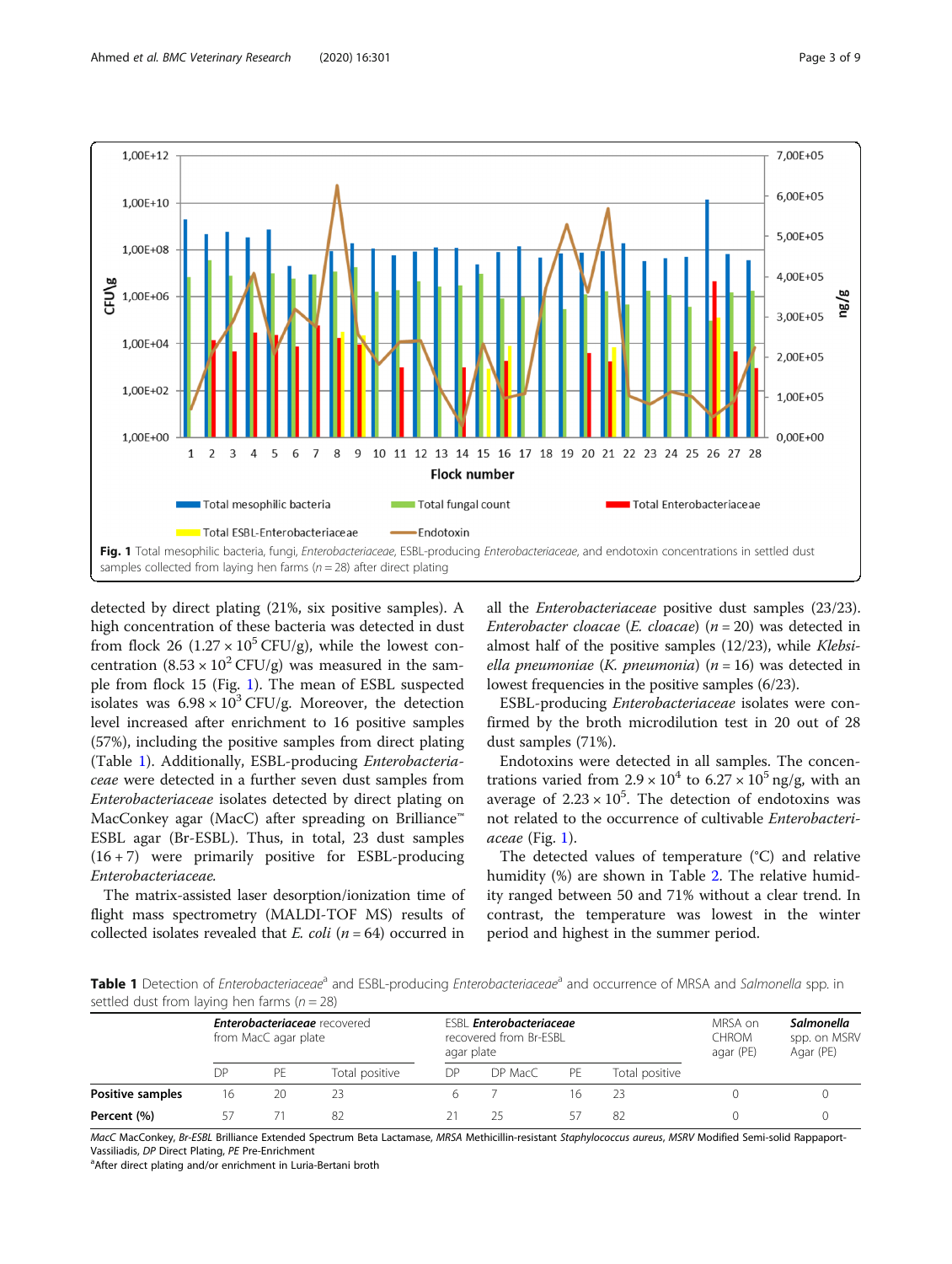Correlation analysis revealed a low correlation between the total bacteria count and the age of stored samples  $(r_{SP} = 0.3959, p = 0.0370)$  (Table 3). The regression analysis showed that the total bacteria count was associated significantly with the age of stored samples only in the case of the concentrations of Enterobacteriaceae ( $p < 0.0001$ , F 41.25).

mentation and airborne dust from broiler and turkey barns and layer hen houses can contain high microbial loads and endotoxin concentrations when compared to other farm animals, such as cattle or pigs [\[2](#page-7-0), [23](#page-8-0)]. To the authors' knowledge, there are few comparable studies for poultry farms in semi-arid regions. Therefore, the present study is the first to analyze microbial and endotoxin concentrations and the occurrence of resistant bacteria in dust from Egyptian laying hen houses. The only available data published in Egypt are about airborne culturable bacteria and fungi at one small-scale poultry farm [\[24\]](#page-8-0). This previous study found air contamination levels with  $6.23 \times 10^5$  CFU/m<sup>3</sup> and  $2.13 \times 10^3$  CFU/m<sup>3</sup> for bacteria and fungi, respectively [[24\]](#page-8-0). Furthermore, another longitudinal study performed on three Egyptian broiler farms detected the fungal contamination level of settled dust with averages varying from  $1.00 \times 10^2$  CFU/g 1 day before introducing new chicks into the farm to  $3.90 \times 10^4$  CFU/g at the end of the fourth week of the production cycle [\[25](#page-8-0)]. The average total bacterial and fungal count recovered in the current study was  $7.10 \times$  $10^8$  CFU/g and  $5.37 \times 10^6$  CFU/g, respectively. Similar results were obtained from a Polish study in which the mean level of total bacteria in settled dust on three laying hen farms amounted to  $9.60 \times 10^8$  CFU/g and for the total fungal count to  $2.08 \times 10^6$  CFU/g [[26\]](#page-8-0). Hartung and Saleh [[2\]](#page-7-0) counted  $2.0 \times 10^8$  to  $1.7 \times 10^9$  bacteria (CFU/g) and  $4.0 \times 10^5$  to  $1.2 \times 10^6$  fungi (CFU/g) in three different laying hen systems in Germany. The mean average temperatures during the daytime in laying hen houses in Northern Europe ranged between approxi-mately 18 and 22 °C [[27\]](#page-8-0). The mean temperature measured during the daytime in the presented study was 24.8 °C. The differences between the relative humidity measured in the study by Seedorf et al. [[27\]](#page-8-0) and that in our study were less clear. Concerning the temperature, there was no evidence that the number of cultivatable microorganisms in settled dust were mainly affected by climatic differences.

Multiple studies from Europe have reported that sedi-

Multiple studies have shown that dust in laying hen houses can be a source of potential pathogens, zoonotic agents, resistant bacteria, and toxic compounds [\[1](#page-7-0), [28](#page-8-0)]. Salmonella spp. (as important pathogens) and emerging

Table 3 Spearman's rank correlation coefficient analysis between the total bacteria count and the measured variables<sup>a</sup>

|          | Fungi  | <b>Enterobacteriaceae</b> | <b>ESBL Enterobacteriaceae</b> | Endotoxins | Temperature (°C) | Humidity (%) | Age of<br>dust<br>sample |
|----------|--------|---------------------------|--------------------------------|------------|------------------|--------------|--------------------------|
| $r_{SP}$ | 0.1472 | 0.3941                    | 0.7143                         | $-0.1888$  | $-0.1388$        | 0.0816       | 0.3959                   |
| P-Value  | 0.4547 | 0.1309                    | 0.1108                         | 0.3359     | 0.4812           | 0.6799       | 0.0370                   |

rce Spearman's rank correlation coefficient

<sup>a</sup>fungal concentration, Enterobacteriaceae concentration, endotoxin concentration, temperature, humidity and age of the sample

<span id="page-3-0"></span>**Table 2** Temperature (°C) and relative humidity (%) during the collection of settled dust in laying hen farms ( $n = 28$ ) at different seasons

| Farm           | Season | Temperature (°C) | Relative humidity (%) |
|----------------|--------|------------------|-----------------------|
| 1              | Summer | 30.4             | 63.2                  |
| $\overline{2}$ | Summer | 24.2             | 58.4                  |
| 3              | Summer | 25.1             | 60.9                  |
| 4              | Summer | 22.4             | 60.9                  |
| 5              | Summer | 25.1             | 66.0                  |
| 6              | Fall   | 24.4             | 70.2                  |
| 7              | Fall   | 28.6             | 56.2                  |
| 8              | Fall   | 26.9             | 66.3                  |
| 9              | Fall   | 22.5             | 64.2                  |
| 10             | Fall   | 23.1             | 61.9                  |
| 11             | Fall   | 26.4             | 56.6                  |
| 12             | Winter | 20.2             | 53.3                  |
| 13             | Winter | 21.7             | 54.1                  |
| 14             | Winter | 21.8             | 68.5                  |
| 15             | Winter | 24.9             | 65.1                  |
| 16             | Spring | 20.5             | 57.3                  |
| 17             | Spring | 23.1             | 67.7                  |
| 18             | Spring | 21.4             | 71.1                  |
| 19             | Spring | 23.2             | 55.4                  |
| 20             | Spring | 26.9             | 53.8                  |
| 21             | Spring | 26.2             | 62.9                  |
| 22             | Spring | 23.3             | 57.8                  |
| 23             | Spring | 26.6             | 69.3                  |
| 24             | Summer | 25.2             | 58.9                  |
| 25             | Summer | 27.8             | 49.8                  |
| 26             | Summer | 29.5             | 65.8                  |
| 27             | Summer | 25.6             | 65.2                  |
| 28             | Summer | 28.3             | 55.6                  |

# **Discussion**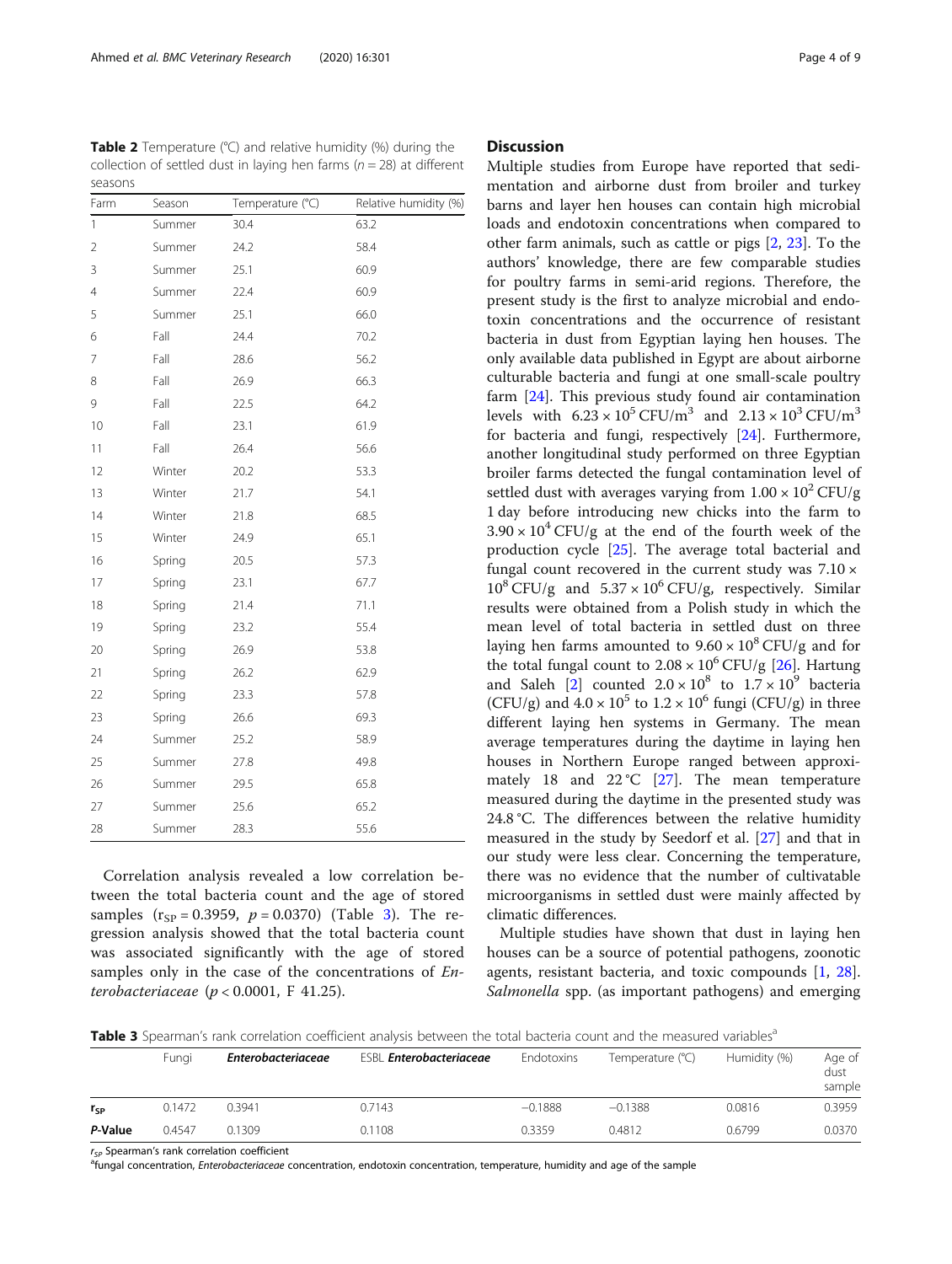resistant bacteria (such as MRSA and ESBL-producing bacteria) were selected as indicator organisms for potential hazards. Salmonella spp. can probably be spread by contaminated dust [\[29](#page-8-0)], and dust as an environmental sample is sufficient to detect Salmonella spp. in infected flocks [[30\]](#page-8-0). Since no Salmonella spp. were detected in any of the 28 investigated flocks, the prevalence of Salmonella spp. on laying hen farms seems to be low in the Dakahlia province. However, the detection sensitivity on farms could be enhanced by using additional methods, including the investigation of eggs, feces or caeca of the birds  $[31]$  $[31]$ . Therefore, we could not state that laying hens in the regions are free from Salmonella spp.

Dust is also a sufficient source to detect MRSA in animal husbandries [\[32\]](#page-8-0). European studies have reported that 0.7 to 35% of poultry flocks, including laying hens, could be colonized with MRSA [\[33](#page-8-0)]. Different antibiotic managements in animal husbandries likely lead to lower MRSA prevalences in laying hens compared to broilers or turkeys [\[34](#page-8-0)]. Because of the frequent MRSA detection in diseased Egyptian broiler flocks [\[35,](#page-8-0) [36\]](#page-8-0), this trend might be true for Egyptian poultry farms. However, no published data are available about the use of antibiotics in Egyptian poultry farms. Another fact is that the survival of LA-MRSA in the dust samples could have been influenced by the storage time. Although Schulz et al. [[37\]](#page-8-0) showed that LA-MRSA can stay viable at least for 17 months in poultry dust stored under comparable conditions  $(4^{\circ}C$  in the dark), the authors also showed that cultivability is lost during storage. Therefore, we cannot exclude that LA-MRSA occurred originally in the samples. More comprehensive and nationwide studies are necessary to describe the LA-MRSA prevalence in Egyptian poultry flocks.

There are few studies focusing on the level of Enterobacteriaceae in settled poultry dust. Two studies carried out in the Netherlands and Poland found that the mean of E.coli concentrations in settled dust from laying hen barns were  $4.1 \times 10^5$  and  $1.6 \times 10^5$  CFU/g, respectively [[14,](#page-8-0) [26\]](#page-8-0), which is comparable to the finding in this study  $(1.72 \times 10^5 \text{ CFU/g})$ . Skora et al. [\[26\]](#page-8-0) assumed an association between E. coli concentrations and viable bacterial counts. Our findings show a low correlation between total bacterial counts and Enterobacteriaceae concentrations ( $r_{Sp} = 0.3941$ ,  $p = 0.1309$ ), but a significant effect in the regression model. As most cultivable bacteria in dust are Gram-positive cocci [[38,](#page-8-0) [39](#page-8-0)], this result could not have been expected since Gram-positive cocci are thought to be more resistant against environmental influences [\[40](#page-8-0)]. Furthermore, we found a correlation between the total bacteria counts and the age of the stored dust samples. These results are in accordance with previous investigations on the survival of *E. coli* in stored dust samples from broilers [\[20\]](#page-8-0).

These results demonstrate a high occurrence of ESBLproducing Enterobacteriaceae (71%) in dust from Egyptian laying hen farms. It should be noted that clinical breakpoints were used for the classification of isolates; if epidemiological cut-off values were used, which are 1–2 dilution steps lower (e.g., according to EU Directive 2013/ 652/EU), the percentage would likely have been even higher. These are the first results on this topic from Egyptian laying hen holdings. Confirmed ESBL-producing E. coli were isolated from the dusts of 18 farms (64%). In a Dutch study, the authors found a total of 81 and 40% ESBL-producing E.coli positive dust samples collected from broilers and laying hens, respectively [[14](#page-8-0)]. The use of antibiotics in laying hens in the present study was unknown. However, in Egypt, there is a lack of effective regulations regarding antibiotic use in animal husbandry for both the treatment and prevention of diseases, or, in many cases, as growth promoters, especially in the poultry sector [[41](#page-8-0)]. This could explain the differences between the current study and the Dutch study, as the inappropriate use of antibiotics in both animals and humans is the main driver for the increase in multi-drug-resistant bacteria [[42](#page-8-0), [43](#page-8-0)]. Antibiotic-resistant bacteria in dust are most probably a re-sult of fecal particles in the dust [[20](#page-8-0)]. Their detection in dust means that the environment can be contaminated both by airborne emissions and by spreading manure.

The average detection level of ESBL-producing Entero*bacteriaceae* was  $6.98 \times 10^3$  CFU/g. This shows that ESBLproducing Enterobacteriaceae are only a small part of total culturable bacteria  $(7.10 \times 10^8 \text{ CFU/g})$ , and concentrations can be below the detection limit of quantitative methods. It is known that the pre-enrichment of bacteria in environmental samples can lower the detection limit of ESBLproducing *Enterobacteriaceae* [[44](#page-8-0), [45](#page-8-0)]. In the present study, the pre-enrichment of bacteria in settled dust samples increased the detection rate of Enterobacteriaceae from 71 to 82% and for ESBL-producing Enterobacteriaceae from 21 to 57%. It seems that pre-enrichment is a useful method for more sensitive detection of resistant Enterobacteriaceae in dust from poultry houses. However, it should also be considered that AmpC-forming E. coli might not have been detected due to a pre-selection on Brilliance ESBL agar. However, AmpC-producing E. coli also show reduced susceptibility to cephalosporins, so that a higher proportion of isolates with resistance could still be present.

Many environmental investigations showed that poultry houses contain a higher amount of airborne microorganisms and endotoxin concentrations than other animal houses [[23](#page-8-0), [46\]](#page-8-0). The results of the presented study show that the settled dust in Egyptian laying hen houses was polluted with high levels of bacterial endotoxins. The median concentrations of endotoxin found in the samples of settled dust in the present study are similar to those reported in earlier studies [\[2](#page-7-0)]. Endotoxin concentrations did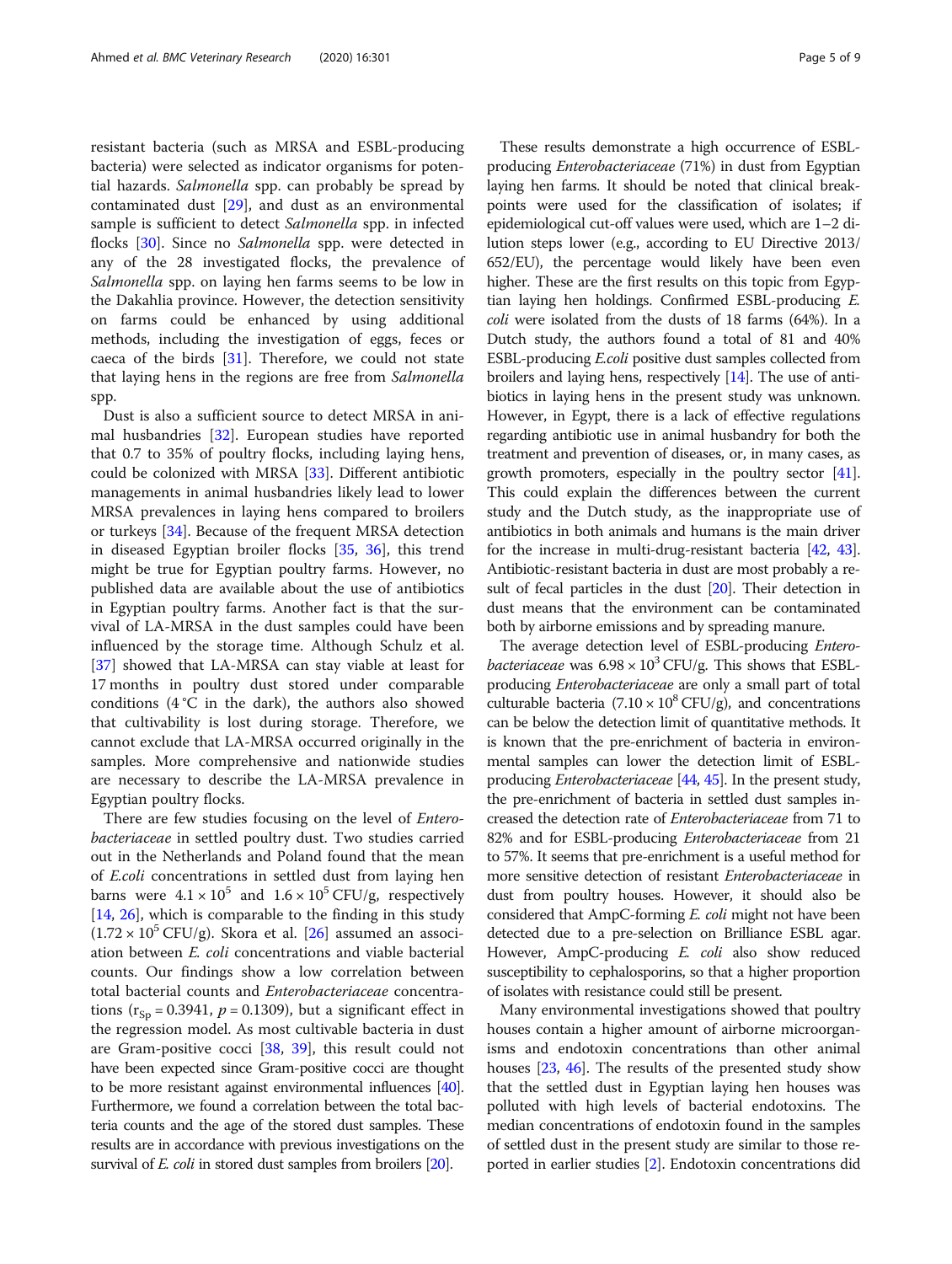not correlate significantly with the total bacterial concentrations and Enterobacteriaceae concentrations. This can be explained by the fact that most bacteria in poultry house dust are Gram-positive and that endotoxins can be either from dead or viable but non-culturable bacteria or from Gram-negative bacteria of other families [[47](#page-8-0)]. However, the concentration of airborne endotoxins was not investigated in the presented study. Nonetheless, high concentrations of airborne dust carrying endotoxins can be suspected in littered laying hen houses [[48](#page-8-0), [49\]](#page-8-0). Therefore, a considerable and potentially harmful exposure of farmers or other persons working routinely in laying hen houses can be expected [\[50\]](#page-8-0). To prevent negative health effects in humans by exposure to contaminated dust in laying hen farms, it is recommended to wear efficient dust masks while working in such farms. Negative effects on the health of laying hens by endotoxin exposure cannot be excluded [\[8\]](#page-7-0), but conclusive studies on this have not yet been published.

# Conclusion

In conclusion, this study provides the first set of scientific data on ESBL-producing Enterobacteriaceae, as well as endotoxins and bacterial and fungal loads in settled dust from Egyptian laying hen houses. In the airborne state, dust might impair the health of birds and farmers. Furthermore, laying hens in Egypt seem to be a reservoir for ESBL-producing Enterobacteriaceae. Thus, farmers are at risk of exposure to ESBL-producing bacteria, and colonized hens might transmit these bacteria into the food chain. Prudent use of antibiotics and the implementation of good biosecurity practices in the primary sector are recommended to reduce the occurrence of ESBL-producing Enterobacteriaceae in Egyptian poultry houses. Studies about the use of antibiotics in poultry holdings would be helpful in analyzing associations between the occurrence of antibiotic-resistant bacteria and applied antibiotic agents.

# Methods

# Poultry farms

The studies were conducted at 28 laying hen farms in Dakahlia Province, Egypt, located in 31.0832° N, 31.4913° E latitude. The selection of farms was carried out randomly from different districts across Dakahlia province. The minimum distance between adjacent farms was 10 km. Farmers were contacted by phone maximum a week before sampling. None of the farmers cleaned the barn from dust during the laying period. One flock from each farm was sampled. If farms had more than one flock, the sampled flock was selected randomly. The age of hens during sampling ranged from 24 to 37 weeks. The settled dust samples were collected between the years 2016 and 2017. The hens in all barns were housed on a deep litter system, and the number of animals ranged from 3500 to 10,000 birds (Avian 48 or Hubbard Classic or Ross breed) per flock. Laying hen houses were either mechanically or tunnel ventilated. The feed and water were offered to the laying hens ad libitum.

## Dust collection

From each farm, one pooled sample of settled dust was collected from one flock. Settled dust was collected from ten different elevated surfaces inside the barn, including the drinking system line, feeding system line, and ventilation opening. Dust samples were collected in the morning between 09:00 and 10:00, by brushing settled dust from all sampling points into a sterile container with a sterilized brush. The samples were stored at 4 °C in the dark for 4 to 18 months in Mansoura University in Egypt before being analyzed retrospectively in a laboratory in Germany at the University of Veterinary Medicine Hannover, Foundation, within the framework of cooperation between Mansoura University and the University of Veterinary Medicine Hannover, Foundation. Dust samples were anonymized before sent to Germany.

#### Microbiological analysis of dust

# Enumeration of the total viable mesophilic bacteria and fungi

The total viable counts of aerobic mesophilic bacteria and fungi in dust samples were examined by plating dilution series from dust suspensions. Dust suspensions were prepared as described by Schulz et al. [[20](#page-8-0)]. Briefly, 0.1 g dust was added to 10 mL phosphate buffer saline (PBS) with  $0.01\%$  TWEEN20 (v/v). Then, the suspension was shaken for 30 min in a water bath at 25 °C. Afterward, the suspension was vortexed for 4 min (Scientific Industries Inc., Bohemia, NY, USA). Aliquots (0.1 mL) of suspensions and serial dilutions from these suspensions were plated in triplicate on Tryptone Soya Agar plates (TSA, Oxoid Ltd., Basingstoke, UK) and on Dichloran-Glycerol (DG-18) agar supplemented with chloramphenicol (Oxoid Ltd) for counting colonies of mesophilic bacteria and fungi colonies, respectively. Negative controls were prepared by inoculating TSA and DG-18 media with 0.5 mL PBS. TSA plates were incubated for 48 h at 37 °C, while DG-18 agar plates were incubated at 25 °C for 5–7 d. After incubation, CFU was counted, and the results were expressed in CFU/g of dust.

# Detection of Salmonella spp. and MRSA

For detecting Salmonella spp., an enrichment method was performed. Briefly, 1 mL dust suspension was added to 9 ml peptone water (PW, Oxoid Ltd) and incubated at 37 °C for 24 h. Thereafter, three aliquots of 100 μL each were added to the surface of Modified Semi-solid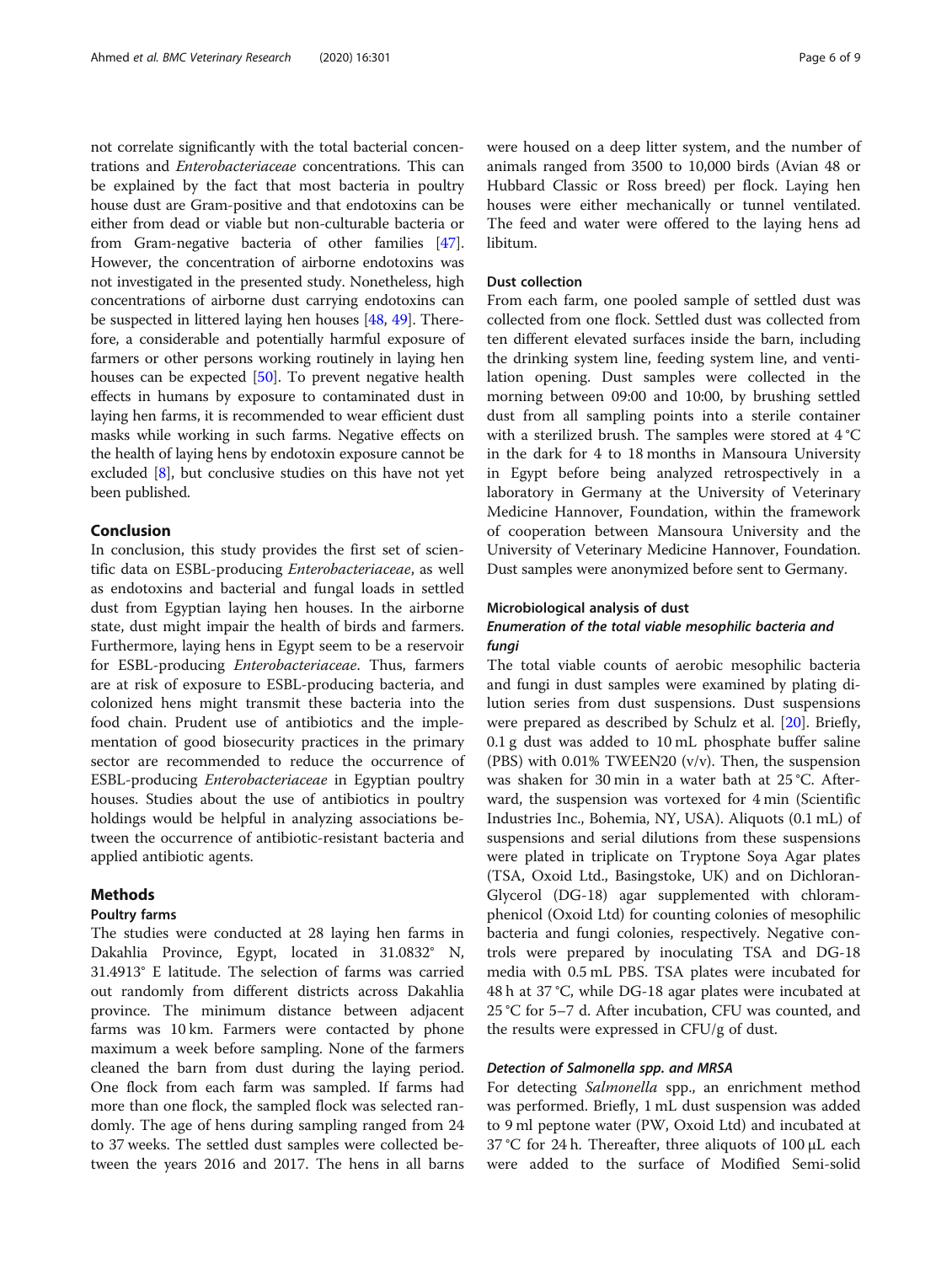Rappaport-Vassiliadis (MSRV) agar (Oxoid Ltd) and incubated at  $42^{\circ}$ C for  $48$  h. The growth of grey-white migrated cells with a turbid zone extending out from the inoculated drop was considered presumptively positive for Salmonella spp. Additionally, the detection of MRSA was also carried out by enrichment. One milliliter of dust suspension was added to 9 ml of Mueller-Hinton broth (MH, Oxoid Ltd) with 6.5% NaCl and incubated for 24 h at 37 °C. Following incubation, 1 ml of the MH suspension was added to 9 mL Tryptone Soy Broth (TSB, Oxoid Ltd) containing 75 mg/L aztreonam and 3.5 mg/L cefoxitin to grow MRSA aerobically at 37 °C for 17 h. Thereafter, 10 μL of TSB were streaked onto a selective agar CHROMagar MRSA (MAST Diagnostica GmbH, Reinfeld, Germany), and plates were incubated under aerobic conditions for 24 h at 37 °C. Suspected colonies with pink or mauve coloration were considered to be MRSA. MRSA strain DSM 1182 (Leibniz-Institute DSMZ German Collection of Microorganisms and Cell Culture, Brunswick, Germany) and Salmonella enterica subsp. enterica serovar Livingstone isolates from the bacteria collection of the Institute for Animal Hygiene, Animal Welfare and Farm Animal Behaviour, University of Veterinary Medicine Hannover, Germany were used as growing controls.

# Isolation and enumeration of Enterobacteriaceae and ESBLproducing Enterobacteriaceae

Aliquots (0.1 mL) from the original dust suspension and from a 10-fold and 100-fold dilution were plated in triplicate on Br-ESBL agar (Oxoid Ltd) and on MacC agar (Oxoid Ltd) to determine the count of ESBL-producing Enterobacteriaceae and also non-resistant Enterobacteriaceae, respectively. Plates were incubated at 37 °C for 48 h. Suspected ESBL-producing Enterobacteriaceae and Enterobacteriaceae colonies were counted, and the CFU per gram of dust was calculated. For recovering environmentally stressed ESBL-producing Enterobacteriaceae and Enterobacteriaceae, pre-enrichment of 1 mL dust suspension was added to 9 ml Luria-Bertani broth (LB, Oxoid Ltd) and incubated at 37 °C for 24 h [[44\]](#page-8-0). After incubation, 10 μL of the LB broth were streaked onto Br-ESBL and MacC agar in duplicate. Plates were incubated for 24 h at 37 °C and different Enterobacteriaceae suspected colonies (two to six different colonies, depending on the different appearance on the media) from each media were purified on Columbia blood agar (Oxoid Ltd) and stored in cryovials (CRYOBANK™, MAST Diagnostica GmbH, Germany) at − 80 °C for further identification. Negative controls were prepared by inoculating MacC and Br-ESBL media with 0.5 mL PBS. As growing controls, ESBL-E. coli strain DSM 22664, ESBL-K. pneumoniae strain DSM (26371), and E. coli DSM 1103 (Leibniz-Institute DSMZ German Collection of Microorganisms and Cell Culture, Brunswick, Germany) were streaked onto Br-ESBL agar. Controls were incubated simultaneously with the samples.

When the dust sample showed Enterobacteriaceae colonies only on MacC agar, either directly or after enrichment but not on Br-ESBL media, the recovered Enterobacteriaceae colonies from MacC agar were further streaked onto Br-ESBL media and incubated as described above. Recovered Enterobacteriaceae colonies were also purified and stored for further analysis.

# Identification of Enterobacteriaceae

Different Enterobacteriaceae isolates (three to five colonies from each sample), depending on growth characteristics, obtained after direct plating and/or after pre-enrichment from MacC and Br-ESBL media, were purified and further identified by MALDI-TOF MS (Bruker Daltonik GmbH, Bremen, Germany). Sample preparation was carried out in accordance with the protocols provided by the manufacturer using the direct transfer method.

#### ESBL-producing Enterobacteriaceae determination

Enterobacteriaceae isolated from dust samples were assigned to ESBL phenotypes by the broth microdilution method following the Clinical and Laboratory Standards Institute (CLSI) document VET01S (CLSI, 2015). Screening of isolates was performed with ceftazidime and cefotaxime at concentrations ranging from 1 to 128 μg/mL. Growth at  $1 \mu$ g/mL or above this antibiotic concentration is suspicious for ESBL production and precondition for a phenotypic confirmatory test. For these phenotypic tests, commercially available microtiter plates (MERLIN Gesellschaft für Mikrobiologische Diagnostika GmbH, Bornheim-Hersel, Germany) were used. The plates contained the following antibiotics and concentrations in two-fold dilution steps: cefepime (CEP) (1–128 μg/mL), cefepime plus clavulanic acid (CMC) (0.25/4–32/4 μg/mL), ceftazidime (CAZ) (1–128 μg/mL), ceftazidime plus clavulanic acid (CZ (0.25/4–32/4 μg/mL), cefotaxime (CTX)  $(1-128 \mu g/mL)$ , and cefotaxime plus clavulanic acid (C/C) (0.25/4–32/4 μg/mL). Isolates were considered ESBL-producing positive when the differences in the minimal inhibitory concentration values (MIC values) of cefepime, ceftazidime, and cefotaxime tested individually and in combination with clavulanic acid were greater than or equal to three dilution steps. Quality controls were performed by testing a non-ESBL-producing E.coli (DSM 22664) and an ESBL-producing K. pneumonia (DSM 26371) quality control strain.

# Endotoxin levels in dust

One milliliter of a 10-fold diluted dust suspension was stored in a tube at − 80 °C until analysis for determining the endotoxin concentrations. The endotoxin concentrations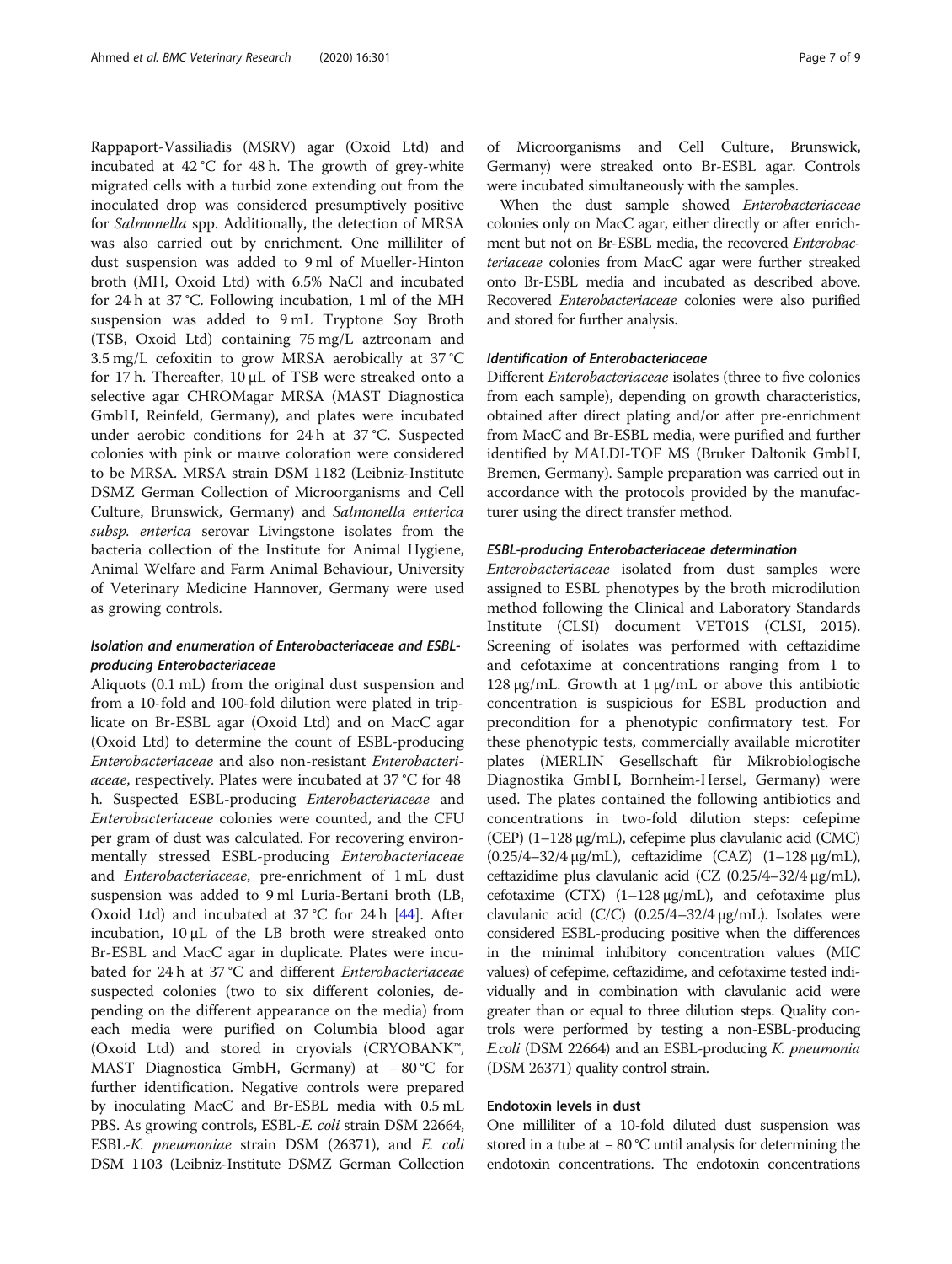<span id="page-7-0"></span>were measured with the Limulus Amebocyte Lysate test (LAL-test, Biowhittaker Inc., Walkersville, MD, USA) in accordance with a standardized chromogen-kinetic procedure (Kinetic-QCL, Lonza Group AG, Basel, Switzerland). Only sterile and pyrogen-free glassware and microplates (Greiner Bio-One International GmbH, Frickenhausen, Germany) were used. The control endotoxin standard (E. coli O55:B5) was diluted to 50, 5, 0.5, 0.05, and 0.005 EU/ mL to create a calibration curve. The endotoxin activity was indicated in endotoxin units (EU) and calculated to ng/ g in accordance with the manufactures instructions.

#### Temperature and humidity

Air temperature (°C) and relative humidity (RH%) were measured by a Digital thermo-hygrometer (Xuzhou Sanhe Automatic Control Equipment Co., Ltd., Xuzhou, China). Values were recorded during the dust collection.

#### Statistical analyses

Statistical analyses were performed using the SAS 9.4 software (SAS Institute Inc., Cary, NC, USA). Correlations between the total bacteria count and measured variables (fungal concentration, Enterobacteriaceae concentration, endotoxin concentration, temperature, humidity, and age of sample) were tested using the Spearman's rank correlation coefficient. The chosen variables might directly affect the survival of total bacteria in dust or are potentially closely associated with their count. A linear regression was performed to investigate significant associations of the variables with the total bacteria count. The level of significance was set at  $p = 0.05$ .

#### Abbreviations

CFU: Colony-forming units; spp.: Species; ESBL: Extended-spectrum betalactamase; LA-MRSA: Livestock-associated methicillin-resistant Staphylococcus aureus; E. coli: Escherichia coli; E. cloacae: Enterobacter cloacae; K. pneumoniae: Klebsiella pneumoniae; MALDI-TOF MS: matrix-assisted laser desorption/ionization time of flight mass spectrometry; SD: Standard deviation; MacC: MacConkey agar; Br-ESBL: BrillianceTM ESBL agar; PBS: Phosphate buffer saline; TSA: Tryptone Soya agar; DG-18: Dichloran-Glycerol agar; PW: Peptone water; MSRV: Modified Semi-solid Rappaport-Vassiliadis; MH: Mueller-Hinton; TSB: Tryptone Soy Broth; DSM: German Collection of Microorganisms; LB: Luria-Bertani; CLSI: Clinical and Laboratory Standards Institute; CEP: Cefepime; CMC: Cefepime plus clavulanic acid; CAZ: Ceftazidime; CZ: Ceftazidime plus clavulanic acid; CTX: Cefotaxime; C/ C: Cefotaxime plus clavulanic acid; MIC: Minimal inhibitory concentration; LAL: Limulus Amebocyte Lysate test; EU: Endotoxin units; RH: Relative humidity

#### Acknowledgments

We wish to thank the Egyptian Ministry of Higher Education for supporting the research visit of Dr. Marwa F. E. Ahmed to the Institute for Animal Hygiene, Animal Welfare and Farm Animal Behaviour, University of Veterinary Medicine Hannover, Foundation, Hannover, Germany. Many thanks are also directed to Maria Sember for her laboratory help.

#### Authors' contributions

HR sampled the dust and collected environmental parameters. MFEA conducted the microbiological analyses. DS and CK performed the phenotypic confirmation of ESBL bacteria. MFEA, NV, and JS performed the statistical data analyses. MFEA, JS, and NK interpreted the results. MFEA

wrote the first draft of the manuscript. AA, JS, and NK corrected and edited the manuscript. All authors reviewed the final version of the manuscript.

# Funding

Open access funding provided by Projekt DEAL.

#### Availability of data and materials

The datasets used and analyzed during the current study are available from the corresponding author on reasonable request.

#### Ethics approval and consent to participate

According to the rules of the Ethical Committee for Animal Experiments at Mansoura University (Mansoura, Egypt), a research protocol must be reviewed by the committee when experiments on animals are conducted in a study. In this study, no experiments on animals were conducted. While collecting the dust samples from laying hen houses, animals were not touched or affected adversely by the sampling method. Prior to the collection of dust samples, farm owners gave informed verbal approval to participate in the study.

#### Consent for publication

Not applicable.

#### Competing interests

The authors declare that they have no competing interests.

#### Author details

<sup>1</sup>Institute for Animal Hygiene, Animal Welfare and Farm Animal Behaviour University of Veterinary Medicine Hannover, Foundation, Hannover, Germany. <sup>2</sup>Hygiene and Zoonoses Department, Faculty of Veterinary Medicine Mansoura University, Mansoura, Egypt. <sup>3</sup>Institute for Food Quality and Food Safety, University of Veterinary Medicine Hannover, Foundation, Hannover, Germany. <sup>4</sup>Institute for Veterinary Food Science, Justus-Liebig-University Giessen, Giessen, Germany. <sup>5</sup>Nutrition and Nutritional Deficiency Diseases Department, Faculty of Veterinary Medicine, Mansoura University, Mansoura, Egypt.

#### Received: 6 March 2020 Accepted: 4 August 2020 Published online: 24 August 2020

#### References

- 1. David B, Moe RO, Michel V, Lund V, Mejdell C. Air quality in alternative housing systems may have an impact on laying hen welfare. Part I-Dust Animals. 2015;5(3):495–511.
- 2. Hartung J, Saleh M. Composition of dust and effects on animals. Landbauforsch Volk. 2007;308:111–6.
- 3. Oppliger A, Charriere N, Droz PO, Rinsoz T. Exposure to bioaerosols in poultry houses at different stages of fattening; use of real-time PCR for airborne bacterial quantification. Ann Occup Hyg. 2008;52(5):405–12.
- 4. Schulz J, Kemper N, Hartung J, Janusch F, Mohring SAI, Hamscher G. Analysis of fluoroquinolones in dusts from intensive livestock farming and the co-occurrence of fluoroquinolone-resistant Escherichia coli. Sci Rep. 2019;9(1):5117.
- 5. May S, Romberger DJ, Poole JA. Respiratory health effects of large animal farming environments. J Toxicol Env Heal B. 2012;15(8):524–41.
- Lee SA, Adhikari A, Grinshpun SA, McKay R, Shukla R, Reponen T. Personal exposure to airborne dust and microorganisms in agricultural environments. J Occup Environ Hyg. 2006;3(3):118–30.
- 7. Thorn J. The inflammatory response in humans after inhalation of bacterial endotoxin: a review. Inflamm Res. 2001;50(5):254–61.
- 8. Roque K, Shin KM, Jo JH, Kim HA, Heo Y. Relationship between chicken cellular immunity and endotoxin levels in dust from chicken housing environments. J Vet Sci. 2015;16(2):173–7.
- 9. Gast RK, Mitchell BW, Holt PS. Airborne transmission of Salmonella enteritidis infection between groups of chicks in controlled-environment isolation cabinets. Avian Dis. 1998;42(2):315–20.
- 10. Gole VC, Torok V, Sexton M, Caraguel CGB, Chousalkar KK. Association between indoor environmental contamination by Salmonella enterica and contamination of eggs on layer farms. J Clin Microbiol. 2014;52(9):3250–8.
- 11. Cuny C, Wieler L, Witte W. Livestock-associated MRSA: the impact on humans. Antibiotics. 2015;4(4):521–43.